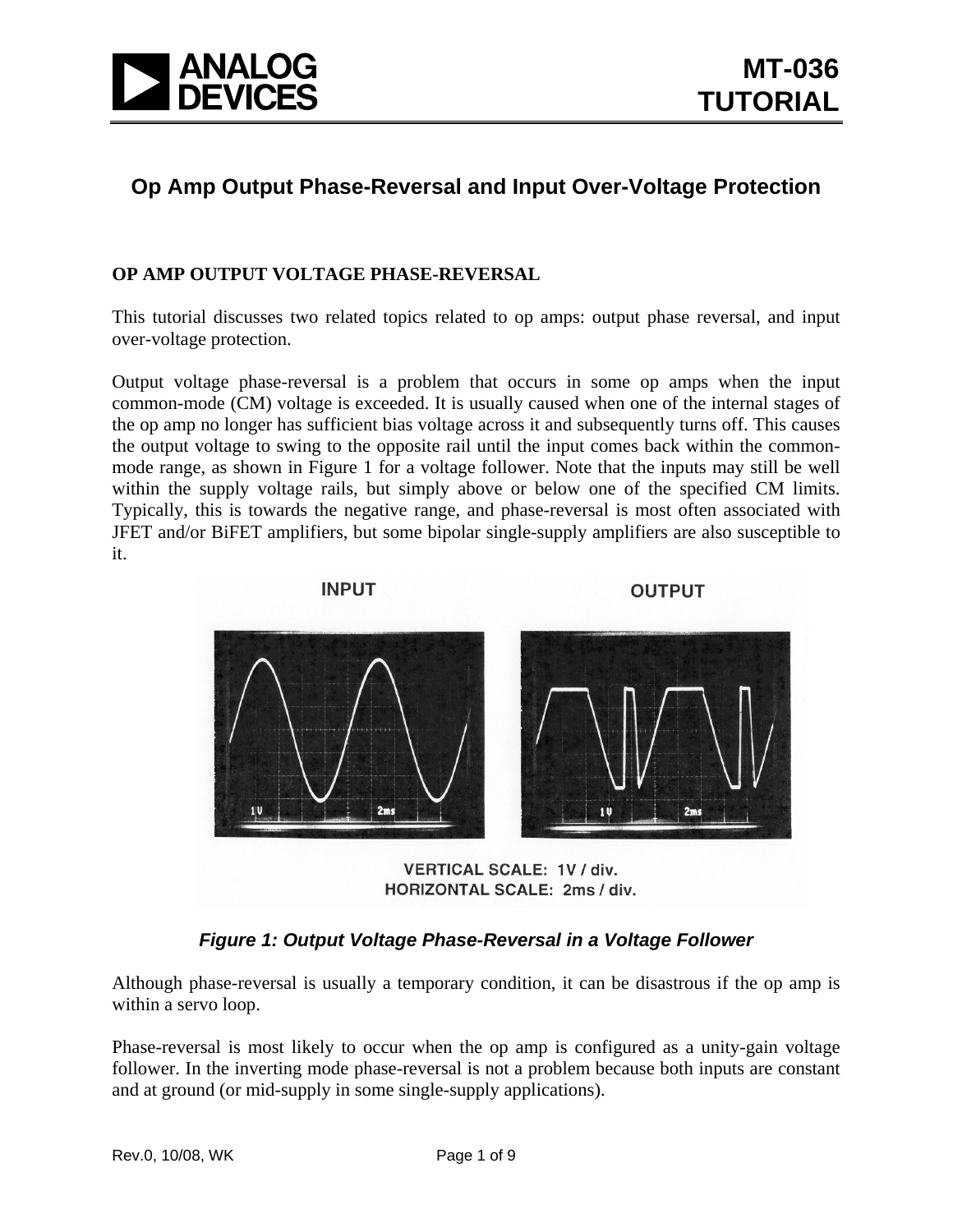Circuit design techniques are used so that most modern op amps do not suffer from phasereversal. If the op amp is designed to avoid phase-reversal, it is generally noted on the data sheet in the "Key Features" table, but not necessarily in the specification table.

In the case of "rail-to-rail" input op amps, the input CM voltage includes the rails; therefore, the op amp should not exhibit phase-reversal as long as the input voltage does not exceed the rails.

Figure 2 shows the "Key Features" and absolute maximum specifications for the **AD8625** (quad), [AD8626](http://www.analog.com/en/amplifiers-and-comparators/operational-amplifiers-op-amps/ad8626/products/product.html) (dual), and [AD8627](http://www.analog.com/en/amplifiers-and-comparators/operational-amplifiers-op-amps/ad8627/products/product.html) (single) op amp family. These amplifiers have JFET inputs and an input CM voltage range of 0 V to +3 V (maximum) when operating on a single +5 V supply. *The "no phase-reversal" specification means that the output will not exhibit phase-reversal in the CM region of +3 V to +5 V*.

#### **FEATURES**

SC70 package Very low I<sub>B</sub>: 1 pA max Single-supply operation: 5 V to 26 V Dual-supply operation:  $\pm 2.5$  V to  $\pm 13$  V Rail-to-rail output Low supply current: 630 µA/amp typ Low offset voltage: 500 µV max Unity gain stable No phase reversal

# **ABSOLUTE MAXIMUM RATINGS**

Absolute maximum ratings apply at 25°C, unless otherwise noted.

**Table 3. Stress Ratings** 

| Parameter                                  | Ratings                             |
|--------------------------------------------|-------------------------------------|
| Supply Voltage                             | 27 V                                |
| Input Voltage                              | $V_{S-}$ to $V_{S+}$                |
| Differential Input Voltage                 | $\pm$ Supply Voltage                |
| <b>Output Short-Circuit Duration</b>       | Indefinite                          |
| Storage Temperature Range, R Package       | $-65^{\circ}$ C to $+125^{\circ}$ C |
| <b>Operating Temperature Range</b>         | $-40^{\circ}$ C to $+85^{\circ}$ C  |
| Junction Temperature Range, R Package      | $-65^{\circ}$ C to $+150^{\circ}$ C |
| Lead Temperature Range (Soldering, 60 sec) | $300^{\circ}$ C                     |

## *Figure 2: "Key Features" and Absolute Maximum Specifications for AD8625/AD8626/AD8627 Op Amp*

Some op amps may exhibit output voltage phase-reversal only when the input exceeds the supply rails. However, this condition violates the absolute maximum specification for the input voltage and should be avoided. If input over-voltage conditions are possible, appropriate protection circuits should be added. In most cases these protection circuits will also serve to prevent output voltage phase-reversal as described next.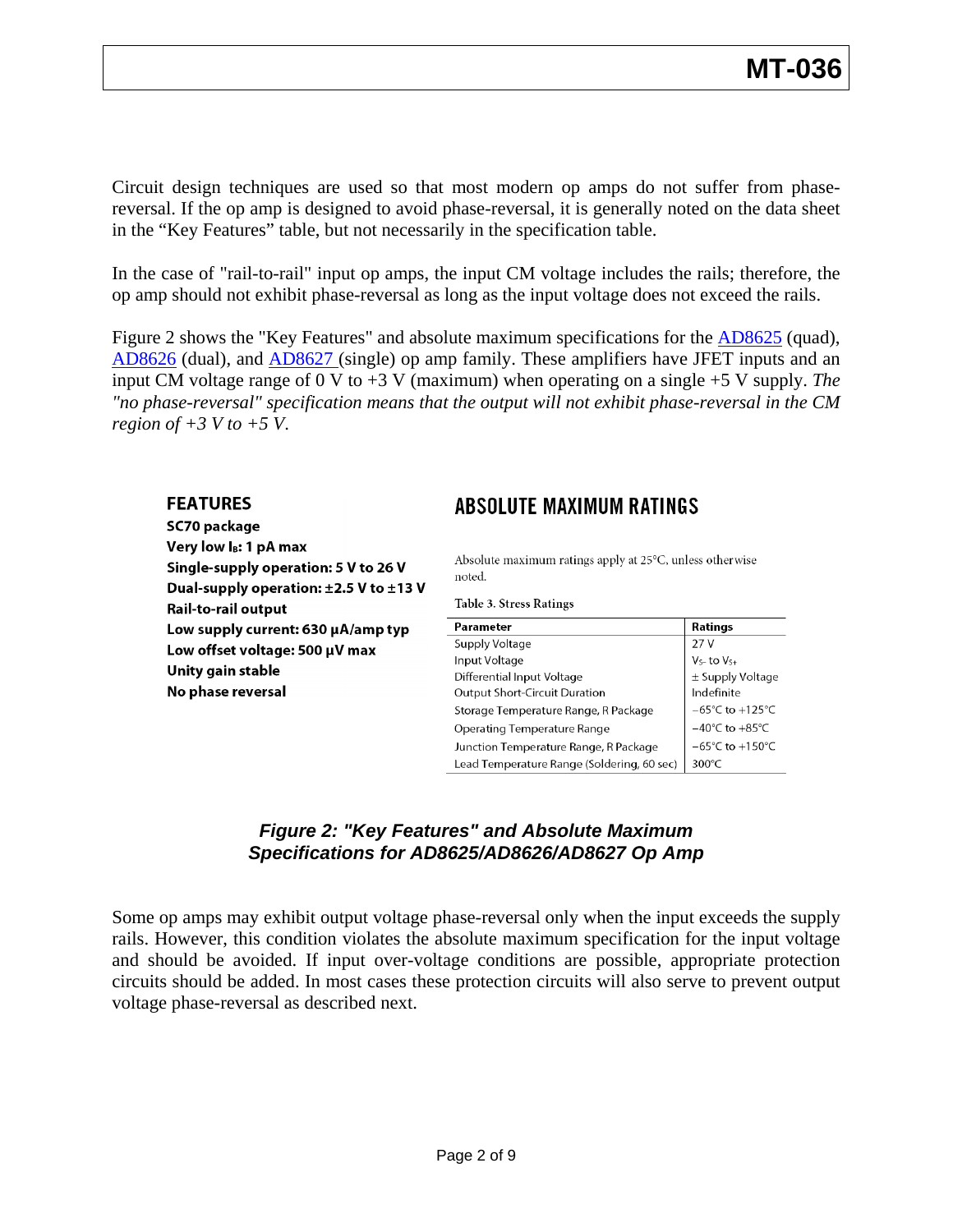## **INPUT OVER-VOLTAGE PROTECTION AND OUTPUT PHASE-REVERSAL PROTECTION CIRCUITS**

The absolute maximum ratings are the voltage, current, and temperature limits beyond which an IC op amp will suffer damage. Applying over-voltages to input pins a common way to damage or destroy or an op amp. Over-voltage conditions can be broken into two catagories: *overvoltage* and *electrostatic discharge (ESD)*.

ESD voltages typically are in the thousand of volts. Most of us have experienced ESD. Shuffle your feet across a nylon carpet, especially in a dry environment, and touch a metal doorknob. Sparks will fly from your fingertips. CMOS circuits are especially prone to ESD damage, but bipolar circuits can be damaged also. Most op amps have internal ESD protection diodes on the input pins to allow the ICs to be handled during the PC board assembly phase. These diodes are small to minimize capacitance and leakage, and are not designed to handle sustained input currents greater than a few mA.

Whenever an op amp input common mode (CM) voltage goes outside its supply range, the op amp can be damaged, even if the supplies are turned off. Accordingly, the absolute maximum input ratings of almost all op amps limits the greatest applied voltage to a level equal to the positive and negative supply voltage, plus about 0.3 V beyond these voltages (i.e.,  $+V_s + 0.3 V$ , or  $-V<sub>S</sub>$  – 0.3 V). This rule of thumb applies even if the absolute maximum input voltage is specified as the supply voltages (as is the case in Figure 2).

### While some exceptions to this general rule might exist it is important to note this: *Most IC op amps require input protection when over-voltage of more than 0.3 V beyond the rails occurs.*

The failure mechanism is not the over-voltage per se, but the current that the over-voltage causes to flow into the input pin. If the input current is limited to no more than 5 mA (a good rule of thumb), no catastrophic damage will be done. However, continually overstressing the inputs can cause a change in parameters, such as bias current and offset voltage. Even though it may not necessarily destroy the op amp, over-voltage should therefore be avoided if at all possible.

Protection for over-voltage usually consists of adding both external diodes from the input pins to the supplies as well as current limiting resistors (see Figure 3). The diodes are typically Schottky diodes, used because of their lower forward voltage (typically 300 mV vs. 700 mV for silicon). These protection devices should be applied with caution however. Some diodes can be very leaky, and the additional leakage current essentially adds to the op amp bias current. Some diodes can also have fairly high capacitance, which may limit frequency response. This is especially true for high speed amps. The addition of the external current limiting resistor  $R_{LIMIT}$ also adds noise.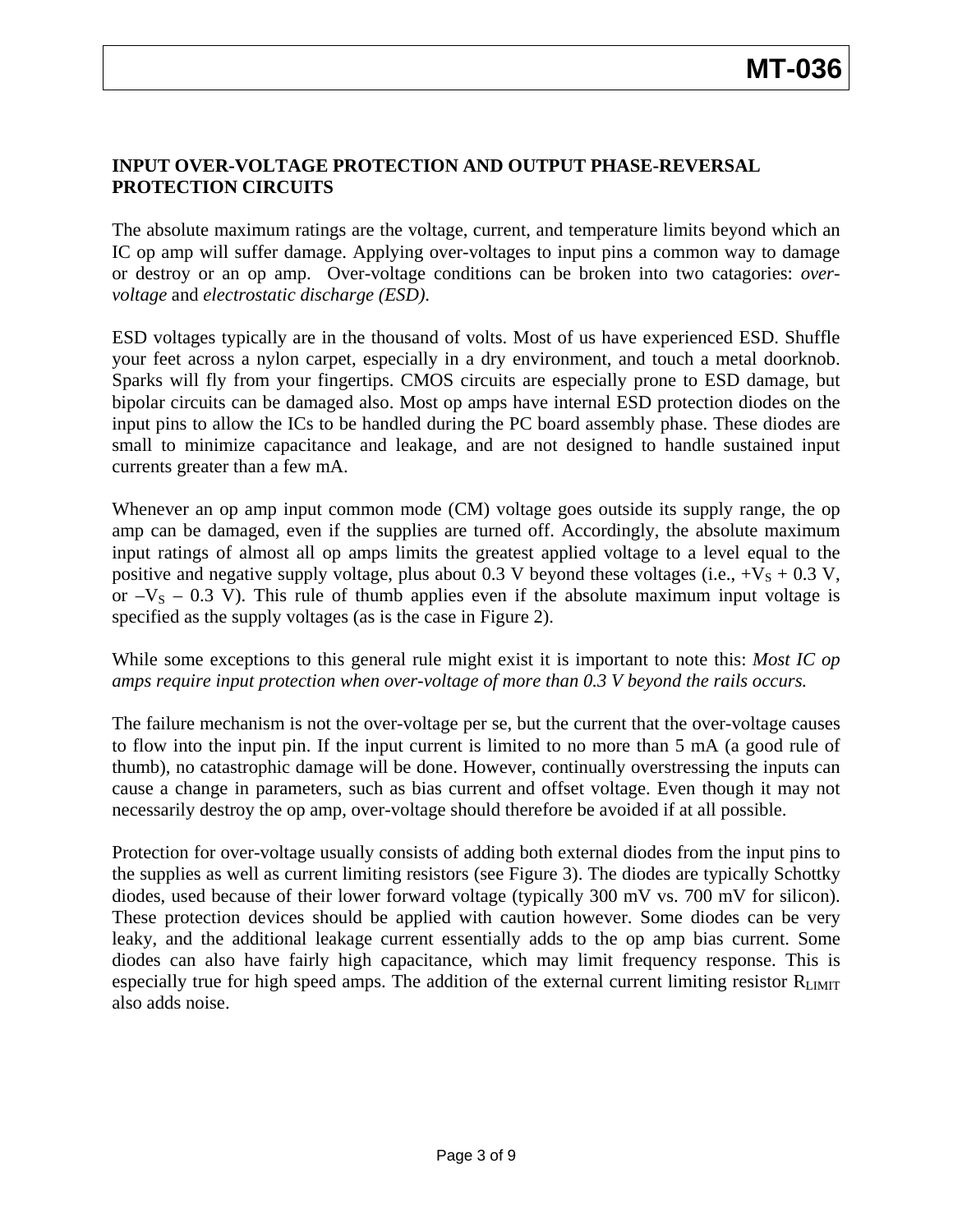

*Figure 3: A General-Purpose Op Amp Over-Voltage Protection Network Using Schottky Clamp Diodes with Current Limit Resistance* 

Unless otherwise stated on the data sheet, op amp input fault current should be limited to  $\leq$ 5 mA to avoid damage. This is a conservative rule of thumb, based on metal trace widths in a typical op amp input. Higher levels of current can cause *metal migration*, a cumulative effect, which, if sustained, eventually leads to an open trace. Should a migration situation be present, failure may only appear after a long time due to multiple over-voltages, a very difficult failure to identify. So, even though an amplifier may appear to withstand over-voltage currents well above 5 mA for a short time period, it is important to limit the current to 5 mA (or preferably less) for long term reliability.

Some op amps, such as the [OP27,](http://www.analog.com/en/other/militaryaerospace/op27/products/product.html) include protection diodes, but still require current limiting. If an op amp has protection diodes it will typically have a spec for maximum differential input current. The protection circuit should also show up on the simplified schematic.

Some op amps also have back-to-back diodes across the inputs. These are not for input overvoltage protection, but to limit the differential voltage. If these exist, there will be an absolute maximum spec of  $\pm 700$  mV for the differential input voltage.

The circuit in Figure 3 is a general-purpose op amp CM protection circuit. With appropriate selection of these parts, input protection for a great many op amps can be ensured. Note that an op amp may also have *internal* protection diodes to the supplies (as shown) which conduct at about 0.6 V forward drop above or below the respective rails. In this case however, the external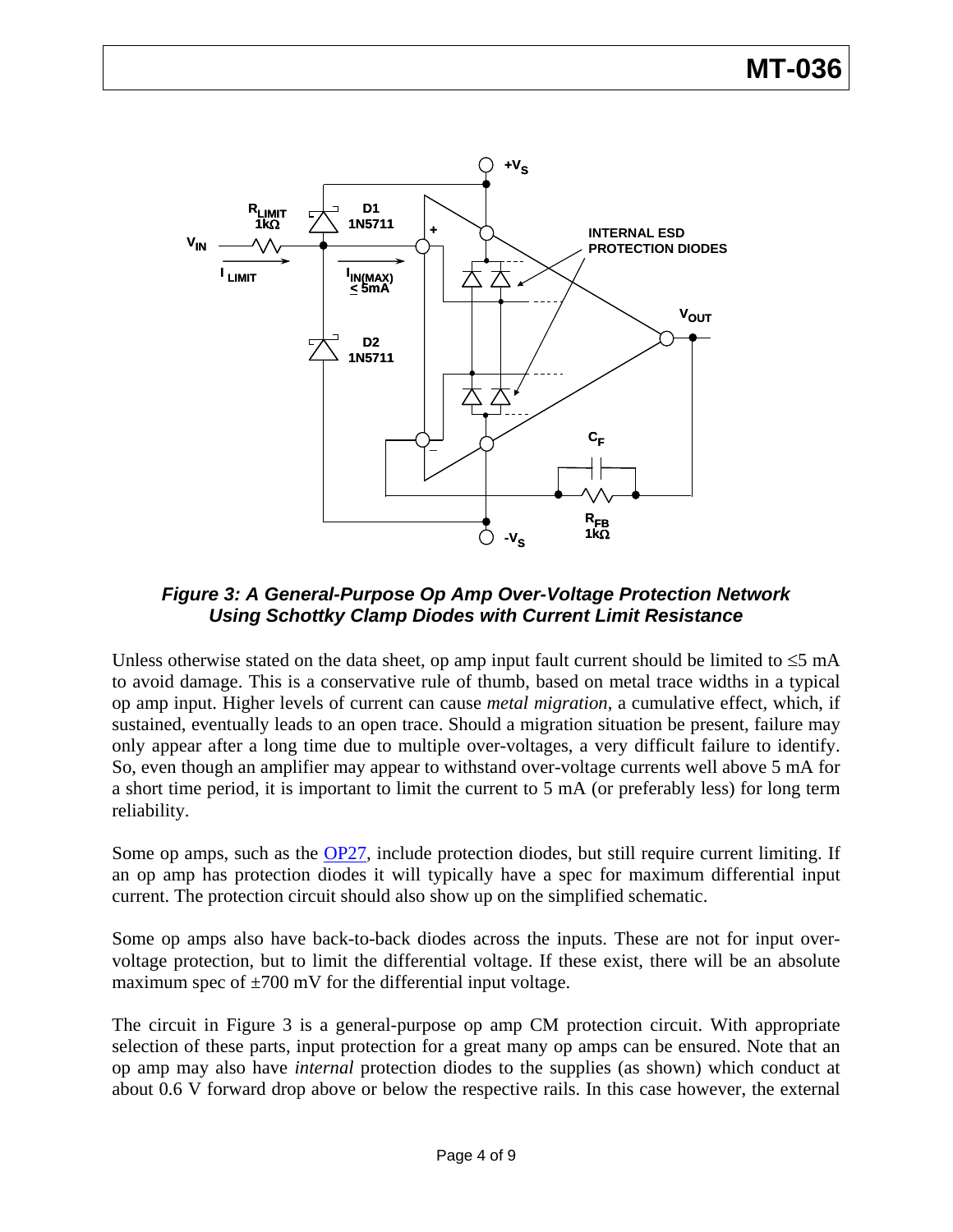Schottky diodes effectively parallel any internal diodes, so the internal units never reach their threshold. Diverting fault currents externally eliminates potential stress, protecting the op amp.

The external diodes also allow other degrees of freedom, some not so obvious. For example, if fault current is allowed to flow in the op amp,  $R_{LIMIT}$  must then be chosen so that the maximum current is no more than 5 mA for the worst case  $V_{IN}$ . This criterion can result in rather large RLIMIT values, and the associated increase in noise and offset voltage may not be acceptable. For instance, to protect against a V<sub>IN</sub> of 100 V with the 5 mA criterion, R<sub>LIMIT</sub> must be  $\geq 20$  kΩ. However with external Schottky clamping diodes, this allows RLIMIT to be governed by the maximum allowable D1-D2 current, which can be larger than 5 mA. However, care must be used here, for at very high currents the Schottky diode drop may exceed 0.6 V, possibly activating internal op amp diodes.

It is very useful to keep the R<sub>LIMIT</sub> value as low as possible, to minimize offset and noise errors. RLIMIT, in series with the op amp input, produces a bias-current-proportional voltage drop. Left uncorrected, this voltage appears as an increase in the circuit's offset voltage. Thus for op amps where the bias currents are moderate and approximately equal (most bipolar types) compensation resistor R<sub>FB</sub> balances the dc effect, and minimizes this error. For low bias current op amps ( $I_b \le$ 10 nA, or FET types) it is likely  $R_{FB}$  won't be necessary. To minimize noise associated with  $R_{FB}$ , bypass it with a capacitor,  $C_F$ .

## **FIXES FOR OUTPUT PHASE–REVERSAL**

In many cases, the addition of an appropriate R<sub>LIMIT</sub> resistor will prevent output phase-reversal. However, many op amp manufacturer might not always give the R<sub>LIMIT</sub> resistance value appropriate to prevent output phase-reversal. But, the value can be determined empirically in a test set. Most often, the R<sub>LIMIT</sub> resistor value providing protection against phase-reversal will also safely limit fault current through any input CM clamping diodes. If in doubt, a nominal value of  $1$  kΩ is a good starting point for testing.

Typically, FET input op amps will need only the current limiting series resistor for protection, but bipolar input devices are best protected with this same limiting resistor, *along with a Schottky diode* (i.e., R<sub>LIMIT</sub> and D2, of Figure 3, again).

## **INPUT DIFFERENTIAL PROTECTION**

The discussions thus far have been on over-voltage common-mode conditions, which is typically associated with forward biasing of PN junctions inherent in the structure of the input stage. There is another equally important aspect of protection against over-voltage, which is that due to excess *differential* voltages. Excessive differential voltage, when applied to certain op amps, can lead to degradation of their operating characteristics.

This degradation is brought about by *reverse junction breakdown,* a second case of undesirable input stage conduction, occurring under conditions of *differential* over-voltage. However, in the case of reverse breakdown of a PN junction, the problem can be more subtle in nature. It is illustrated by the partial op amp input stage in Figure 4.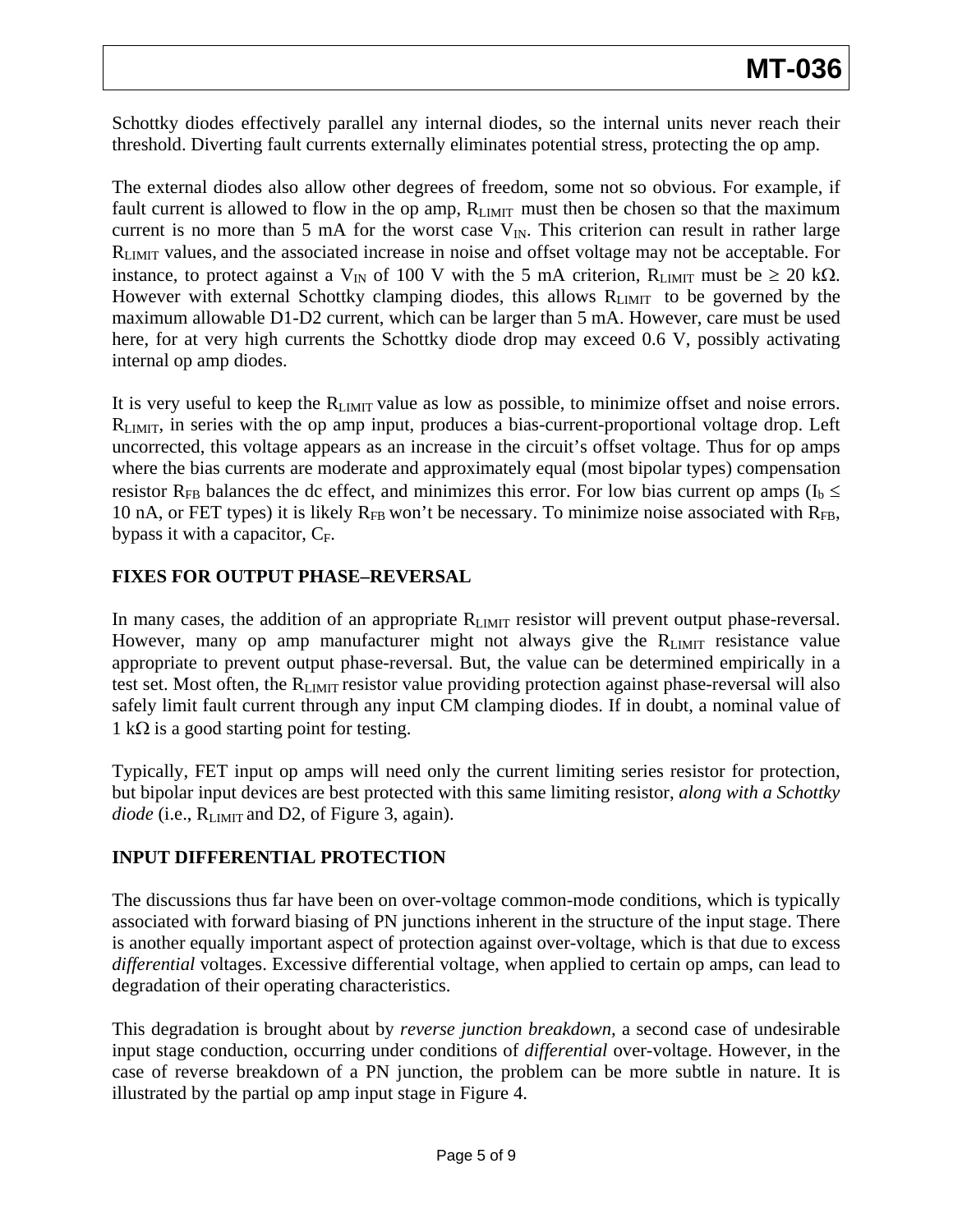

## *Figure 4: An Op Amp Input Stage with D1-D2 Input Differential Over-Voltage Protection Network*

This circuit, applicable to a low noise op amp such as the [OP27,](http://www.analog.com/en/other/militaryaerospace/op27/products/product.html) is also typical of many others using low noise bipolar transistors for differential pair Q1-Q2. In the absence of any protection, it can be shown that voltages above about 7 V between the two inputs will cause a reverse junction breakdown of either Q2 or Q1 (dependent upon relative polarity). Note that, in cases of emitter-base breakdown, even small reverse currents can cause degradation in both transistor gain and noise. After emitter-base breakdown occurs, op amp parameters such as the bias currents and noise may well be out of specification. This is usually permanent, and it can occur gradually and quite subtly, particularly if triggered by transients. For these reasons, virtually all low-noise op amps, whether NPN or PNP based, utilize protection diodes such as D1-D2 across the inputs. These diodes conduct for applied voltages greater than  $\pm 0.6$  V, protecting the transistors.

The dotted series resistors function as current limiters (protection for the protection diodes) but aren't used in all cases. For example, the [AD797](http://www.analog.com/en/other/militaryaerospace/ad797/products/product.html) doesn't have the resistors, simply because they would degrade the part's specified noise of 1 nV/ $\forall$ Hz. Note—when the resistors are absent internally, some means of external current limiting must be provided, when and if differential over-voltage conditions do occur. Obviously, this is a tradeoff situation, so the confidence of full protection must be weighed against the noise degradation. Note that an application circuit itself may provide sufficient resistance in the op amp inputs, such that additional resistance isn't needed.

In applying a low noise bipolar input stage op amp, first check the chosen part's data sheet for internal protection. When necessary, protection diodes D1-D2, if not internal to the op amp, should be added to guarantee prevention of Q1-Q2 emitter-base breakdown. If differential transients of more than 5 V can be seen by the op amp in the application, the diodes are in order. Ordinary low capacitance diodes will suffice, such as the 1N4148 family. Add current limiting resistors as necessary, to limit diode current to safe levels.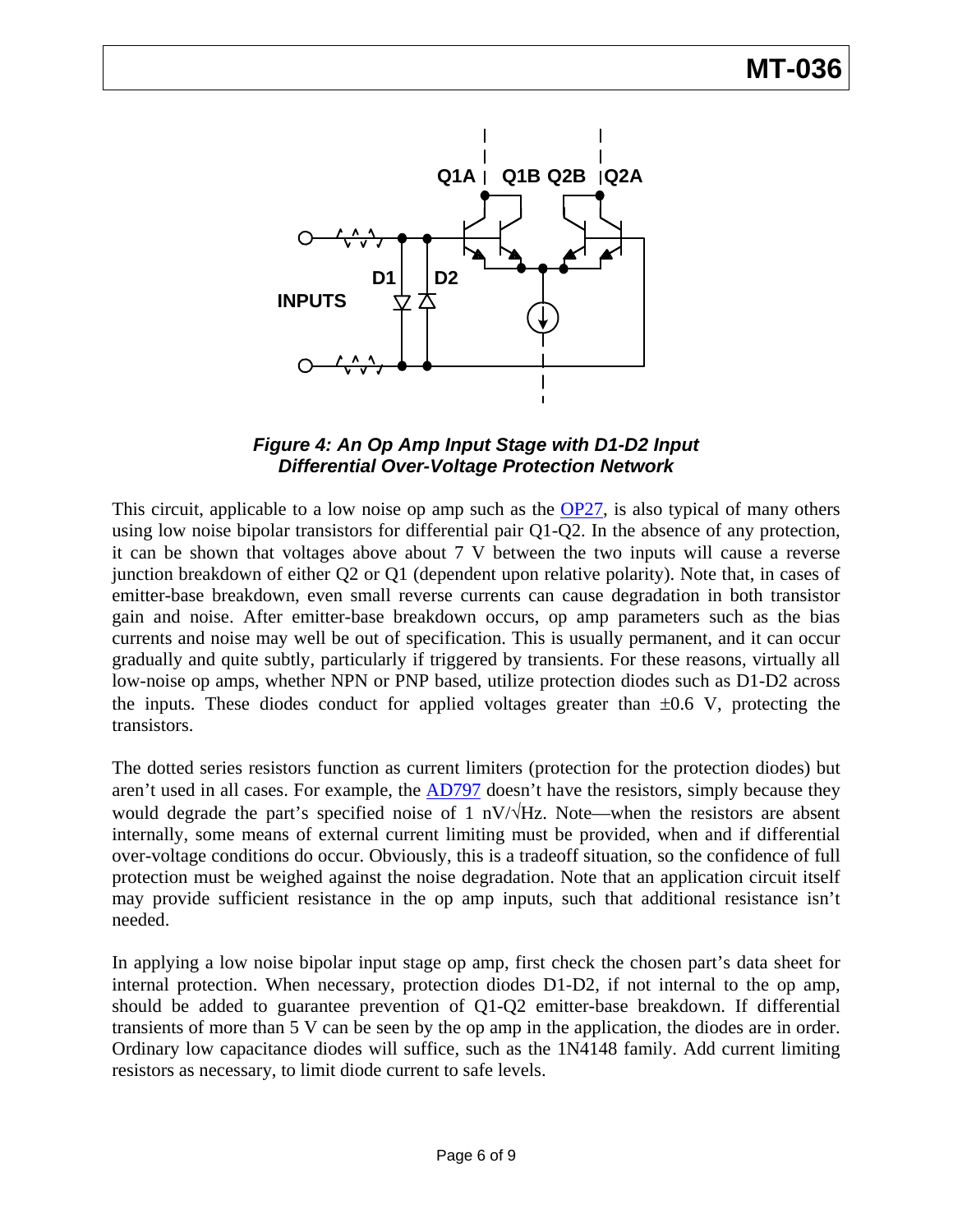Other IC device junctions, such as base-collector and JFET gate-source junctions don't exhibit the same degradation in performance upon break down, and for these the input current should be limited to 5 mA, unless the data sheet specifies a different value.

If these varied over-voltage precautions for op amps and in-amps seem complex, yes indeed, they are! Whenever op amp (or in-amp) inputs (and outputs) go outside equipment boundaries, dangerous or destructive things can happen to them. Obviously, these potentially hazardous situations should be anticipated, for highest reliability.

Fortunately, most applications are contained entirely within the equipment, and usually see inputs and outputs to/from other ICs on the same power system. Therefore clamping and protection schemes typically aren't necessary for these cases.

Figure 5 summarizes over-voltage considerations.

- **INPUT VOLTAGES MUST NOT EXCEED ABSOLUTE MAXIMUM RATINGS (Usually Specified With Respect to Supply Voltages)**
- **Requires VIN(CM) Stay Within a Range Extending to** ≤**0.3V Beyond Rails**   $(-V<sub>s</sub>-0.3V \ge V<sub>IN</sub> \le +V<sub>s</sub>+0.3V)$
- ◆ **IC Input Stage Fault Currents** *Must* **Be Limited (< 5mA Unless Otherwise Specified)**
- **Avoid Reverse-Bias Breakdown in Input Stage Junctions!**
- **Differential and Common Mode Ratings Often Differ**
- **No Two Amplifiers are Exactly the Same**
- ◆ Watch Out for Output Phase-Reversal in JFET and SS Bipolar Op Amps!
- $\blacklozenge$ **Some ICs Contain** *Internal* **Input Protection** 
	- $\bullet$ **Diode Voltage Clamps, Current Limiting Resistors (or both)**
	- $\bullet$ **Absolute Maximum Ratings Must Still Be Observed**

# *Figure 5: A Summary of In-Circuit Over-Voltage Considerations*

## **CM OVER-VOLTAGE PROTECTION USING HIGH CM VOLTAGE IN-AMP**

The ultimate simplicity for analog channel over-voltage protection is achieved with resistive input attenuation ahead of a precision op amp. This combination equates to a high voltage capable in-amp, such as the [AD629](http://www.analog.com/en/amplifiers-and-comparators/current-sense-amplifiers/ad629/products/product.html), which is able to linearly process differential signals riding upon CM voltages of up to  $\pm 270$  V. Further, and most important to over-voltage protection considerations, the on-chip resistors afford protection for either common mode or differential voltages of up to ±500 V. All of this is achieved by virtue of a precision laser-trimmed thin-film resistor array and op amp, as shown in Figure 6.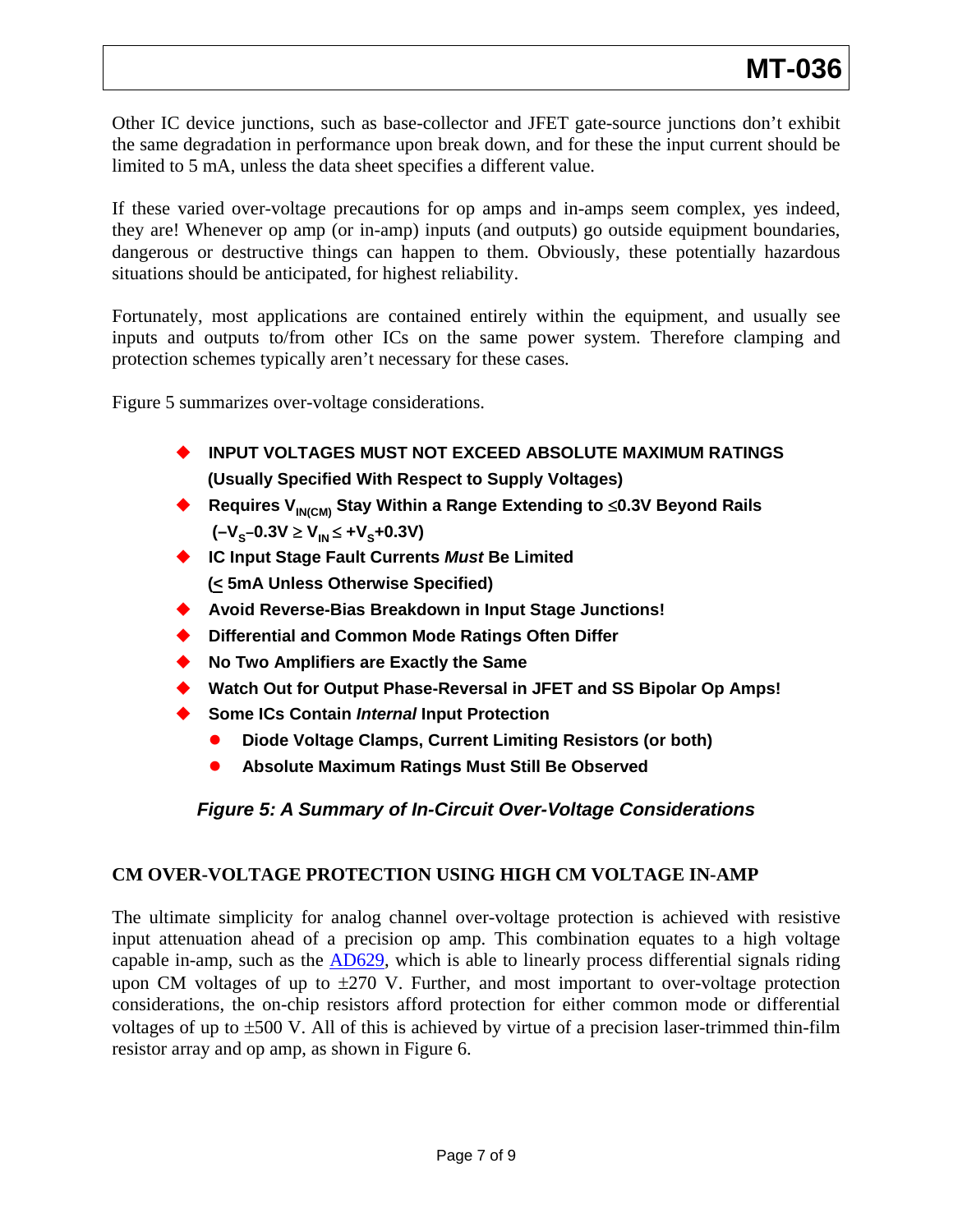

*Figure 6: The AD629 High Voltage In-Amp IC Offers* ± *500 V Input Over-Voltage Protection, One-Component Simplicity, and Fail-Safe Power-Off Operation* 

Examination of this topology shows that the resistive network around the AD629's precision op amp acts to divide down the applied CM voltage at  $V_{IN}$  by a factor of 20/1. The AD629 simultaneously processes the input differential mode signal  $V_{IN}$  to a single-ended output referred to a local ground, at a gain factor of unity. Gain errors are no more than ±0.03 or 0.05%, while offset voltage is no more than 0.5 or 1 mV (grade dependent). The AD629 operates over a supply range of  $\pm 2.5$  to  $\pm 18$  V.

These factors combine to make the AD629 a simple, one-component choice for the protection of off-card analog inputs that can potentially see dangerous transient voltages. Due to the relatively high resistor values used, protection of the device is also inherent with no power applied, since the input resistors safely limit fault currents. In addition, it offers those operating advantages inherent to an in-amp: high CMR (86 dB minimum at 500Hz), excellent overall dc precision, and the flexibility of simple polarity changes.

On the flip side of performance issues, several factors make the AD629's output noise and drift relatively high, if compared to a lower gain in-amp configuration such as the **AMP03**. These are the Johnson noise of the high value resistors, and the high noise gain of the topology  $(21\times)$ . These factors raise the op amp noise and drift along with the resistor noise by a factor higher than typical. Of course, whether or not this is an issue relevant to an individual application will require evaluation on a case-by-case basis.